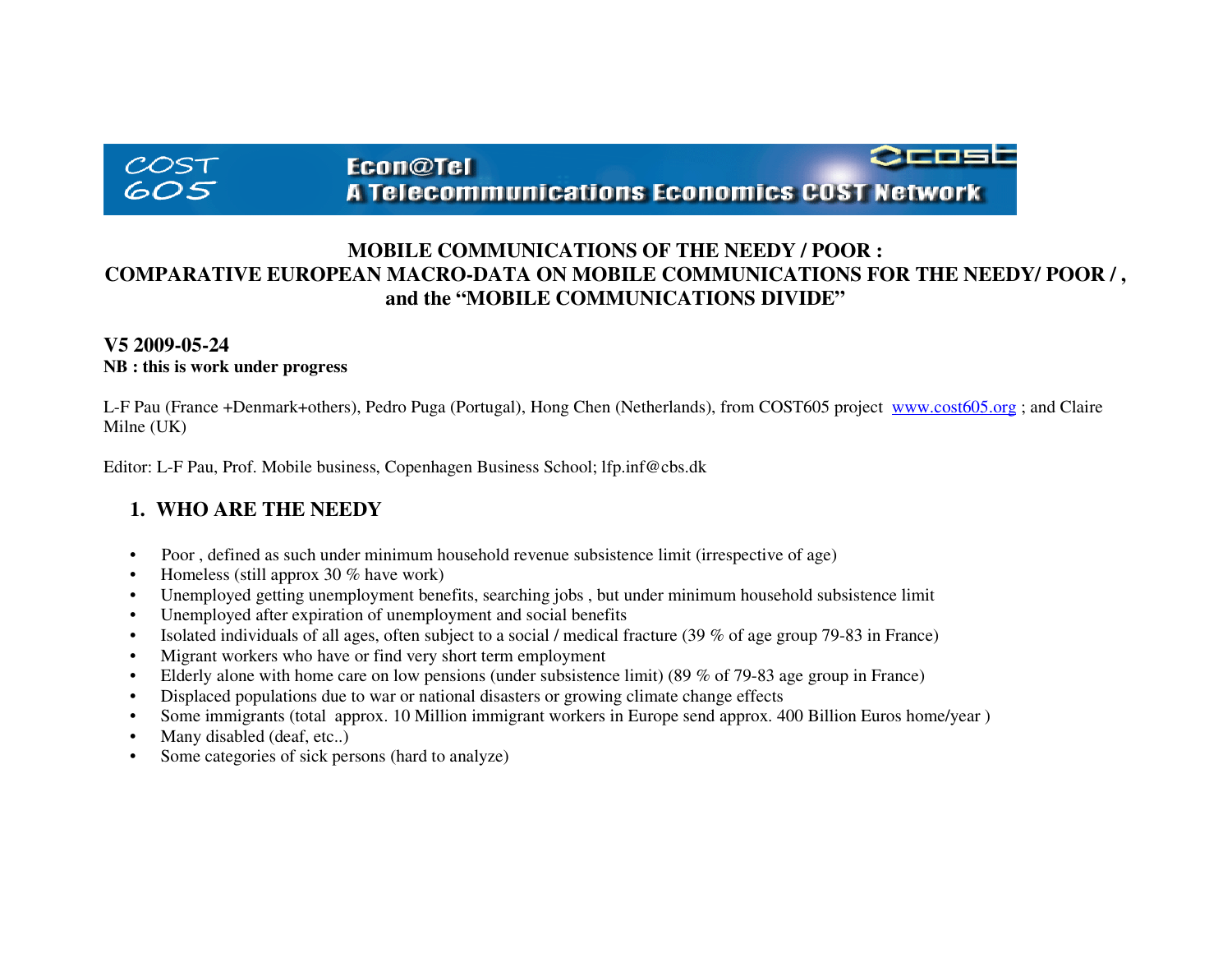According to Eurostat this heterogeneous group represented in 2004: 73 Million people in EU (16 % of the population), 2 Million people inEFTA countries, and 160 Million people in the geographical areas part of Council of Europe.

## **2. EUROPEAN MACRODATA ON THE "NEEDY" AND THEIR MOBILE COMMUNICATIONS USAGE**

Some COST 605 Action participating countries have contributed to a survey on the above subject. The focus is on:

1)social parameters , demographics / employment:/income of needy/poor people, and for measured or assumed mobile service usage and spending

2) cases of individual or groups of needy people's as to mobile communications usage and spending (from individuals or secondary contacts )

The table below addresses data collected so far across 5 EU countries; please note that definitions are not always identical and that collection methods and sources may be inconsistent ; note also that in general the data are from many different sources thus not always with same year or basis . Some data were collected on the basis of field surveys and are not found in other sources. Monetary unit is Euros for calibration purposes (except UK).

The goal of the survey is to establish the basis for the establishment of wireless tariff bundles made affordable to the needy and subsidized or not by operators and/or regulators (using revenue from universal service obligation laws, where applicable). Another goal is to help European regulator and the Commission prepare for directives with the same goal across the EU. As the ubiquity of wireless communications has a high social value and impact, this study is justified beyond general analyses of universal access to broadband services.

The underlying methodology is presented in papers by the authors, such as:

 -L-F Pau (2008) , Mobile service Affordability for the Needy, Addiction, and ICT policy implications , ERIM Working paper series http://hdl.handle.net/1765/12246 ,and also in Proc. 7 th Intl Conf. on Mobile business, Barcelona , 7-8 July 2008, Publ. IEEE Computer Society, ISBN 978-0-7695-3260-8 ;

- C. Milne (2000), Affordability of basic telephone service: an income distribution approach, Telecommunications Policy, 24, 907-927

| <b>INFORMATION 2006</b>     | <b>NETHERLANDS</b> | PORTUGAL       | <b>FRANCE</b>             | UK             | <b>DENMARK</b> |
|-----------------------------|--------------------|----------------|---------------------------|----------------|----------------|
| . National official poverty | 875 Euro/month or  | 385 Euro/month | 817 Euro/month            | 60% of median, |                |
| threshold per household     | 10500 Euros per    |                | (determined as 60 $\%$ of | around £ 1180/ |                |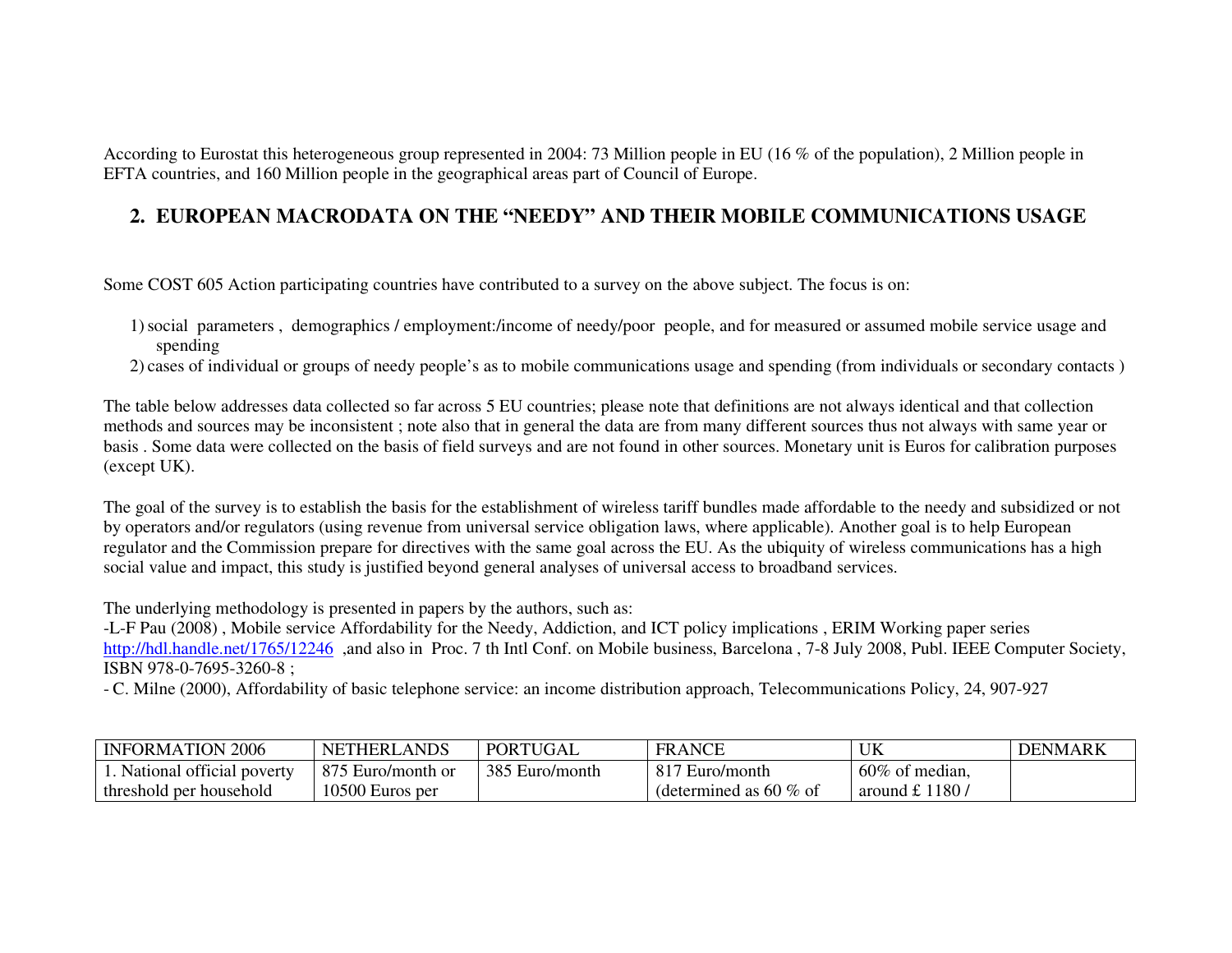| (from national Social laws)                                                                            | year; "minimum<br>necessary income"<br>of 1000<br>Euros/month (2005) |                                                                         | median); 2008 value:<br>880 Euro/month                                                                                   | month; this is per<br>equivalised<br>household (i.e.<br>adjusted to take<br>account of<br>household size and<br>composition)                                                |                        |
|--------------------------------------------------------------------------------------------------------|----------------------------------------------------------------------|-------------------------------------------------------------------------|--------------------------------------------------------------------------------------------------------------------------|-----------------------------------------------------------------------------------------------------------------------------------------------------------------------------|------------------------|
| 2. Number of people in<br>households under national<br>poverty threshold                               | 1 435 000 (8.9%)                                                     | 1 907 837 (after<br>social transfers);<br>about 18 $%$ of<br>population | 7 136 000 ;1996 figure :<br>4,5 Million (including<br>950 000 children aged 14<br>or less living in 1,8 M<br>households) | Around 17% of<br>households or 10<br>Million people; 9.2<br>Million people are<br>below the poverty<br>line measured<br>before, and 11.4<br>Million after,<br>housing costs | $6\%$ of<br>population |
| 3. National median revenue<br>per household (half of<br>population under and over<br>median)           |                                                                      | 643 Euro/month                                                          | 1362 Euro/month; 2008<br>value: 1470 Euro/month<br>(INSEE)                                                               | £ 1968 / month                                                                                                                                                              |                        |
| 4. Minimal social insertion<br>income (public grant to<br>poorest working age people<br>who accept it) | 780 Euro/month<br>(AOW)                                              | 479 Euro/month                                                          | 350 Euro / month                                                                                                         | £ 192 / month for<br>single people under<br>25, £ 240 / month a<br>week for single<br>people 25 and over                                                                    |                        |
| 5. Number of people living<br>with social insertion income                                             | 657 000 (2004)                                                       | 264 287                                                                 | 1 180 000                                                                                                                | 5.3 Million people<br>of working age<br>receive income-<br>related benefits                                                                                                 |                        |
| 6. Number of pension age                                                                               | 122 000 (2004)                                                       | 671 047                                                                 | 1 080 000                                                                                                                | 3.3 Million                                                                                                                                                                 |                        |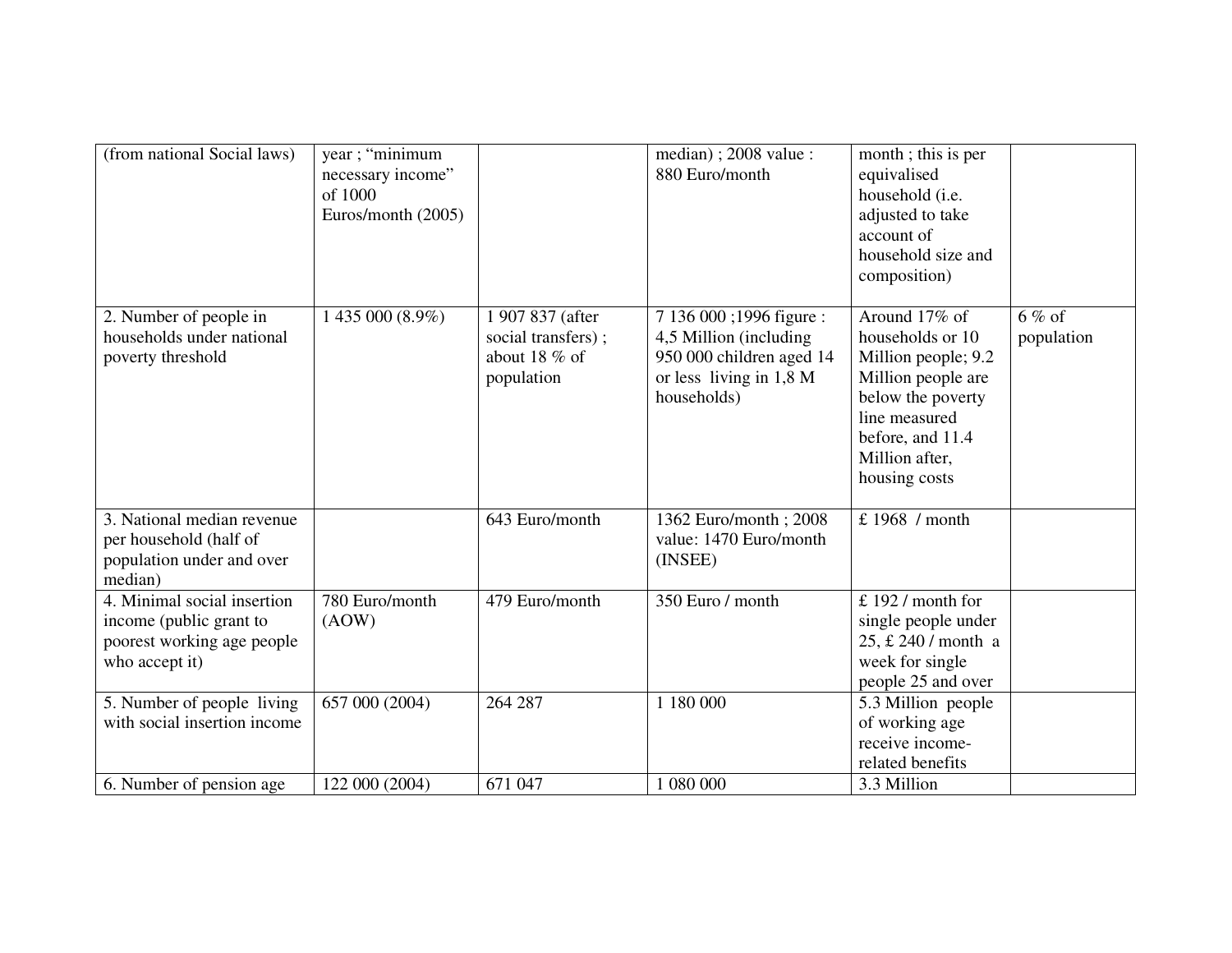| people recipient of public<br>grant (typically pension<br>level under poverty<br>threshold)<br>7. Number of prisoners<br>8. Number of youngsters<br>$($ <16 y) aged less than<br>working age, with income or<br>pocket money in household<br>under minimal social | 16 000<br>461 000 (14 %)<br>(2004) | 12 637<br>350 661 (20 %)         | 61 700<br>4 150 000  | pensioners receive<br>pension credit ("top<br>up" to state<br>pension)<br>78 000<br>2.9 Million children<br>living in households<br>below the poverty<br>line $(22\% \text{ of }$<br>children) |                                                                                                                                                                                  |
|-------------------------------------------------------------------------------------------------------------------------------------------------------------------------------------------------------------------------------------------------------------------|------------------------------------|----------------------------------|----------------------|------------------------------------------------------------------------------------------------------------------------------------------------------------------------------------------------|----------------------------------------------------------------------------------------------------------------------------------------------------------------------------------|
| insertion income level<br>9. Number of homeless<br>sleeping in streets, etc                                                                                                                                                                                       |                                    |                                  |                      |                                                                                                                                                                                                | 5000 (2007<br>and 2009 data)<br>of which 3000<br>in<br>Copenhagen;<br>69 % had<br>dependency<br>problems<br>(alcohol,<br>drugs,<br>medicine);75<br>% received<br>cash assistance |
| 10. Mobile penetration in<br>group (2) and average<br>spend/month                                                                                                                                                                                                 |                                    | Total penetration<br>rate: 115 % | 37 % / 35 Euro/Month | Using lowest<br>quintile as a proxy<br>for group (2), 59%,<br>combined spend on<br>fixed and mobile £<br>25,60 / month                                                                         |                                                                                                                                                                                  |
| 11. Mobile penetration in<br>group (5) and average                                                                                                                                                                                                                |                                    |                                  | 14 % / 10 Euro/Month |                                                                                                                                                                                                |                                                                                                                                                                                  |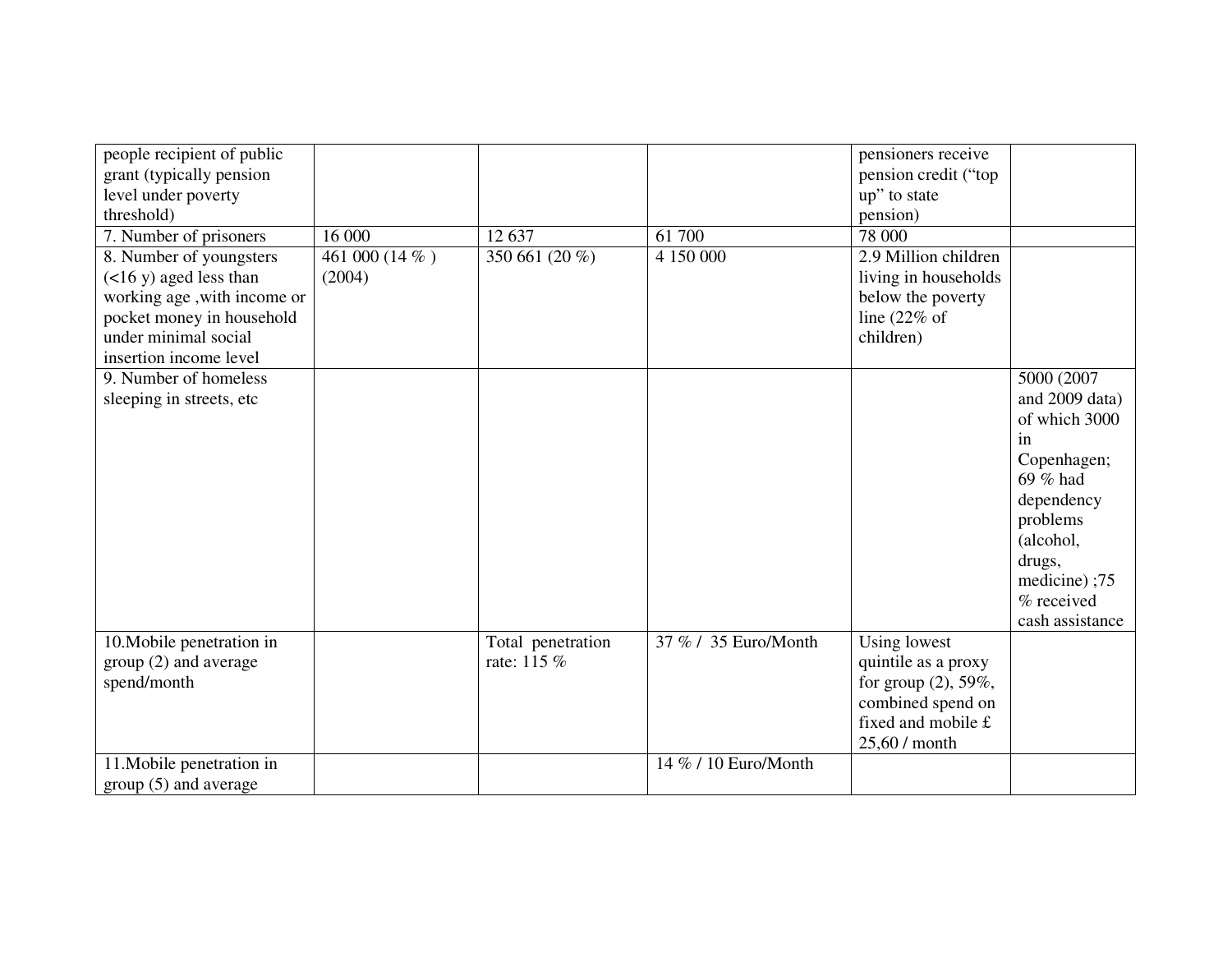| spend/month                    |                      |                   |                                   |                       |  |
|--------------------------------|----------------------|-------------------|-----------------------------------|-----------------------|--|
| 12. Mobile penetration in      |                      |                   | 9 % / 21 Euro/Month               | 38% mobile            |  |
| group (6) and average          |                      |                   |                                   | penetration for       |  |
| spend/month                    |                      |                   |                                   | single retired people |  |
|                                |                      |                   |                                   | and 56% for retired   |  |
|                                |                      |                   |                                   | couples (all income   |  |
|                                |                      |                   |                                   | levels)               |  |
| 13. Mobile penetration in      |                      |                   | 56 % / 29 Euro/Month              |                       |  |
| group (8) and average          |                      |                   |                                   |                       |  |
| spend/month                    |                      |                   |                                   |                       |  |
| 14. Average spend on TV        |                      |                   | 17 Euro/Month/household           | £ 13 / month spent    |  |
| equipment amortization and     |                      |                   |                                   | by lowest quintile    |  |
| media subscriptions in         |                      |                   |                                   | on TV and internet    |  |
| group(2)                       |                      |                   |                                   | together              |  |
| 15. Average spend on           |                      |                   | 6 Euro/Month/household            | $£ 13 / month$ spent  |  |
| Internet access and content    |                      |                   |                                   | by lowest quintile    |  |
| in group $(2)$                 |                      |                   |                                   | on TV and internet    |  |
|                                |                      |                   |                                   | together              |  |
| 16. Range on 3 room 60 m2      | Average Housing      |                   | 574-1456 Euro/Month               |                       |  |
| rental cost averages in cities | (22%) and Average    |                   |                                   |                       |  |
| above 100 000 inhabitants      | water-energy $(8\%)$ |                   |                                   |                       |  |
|                                | of 860 Euros/month   |                   |                                   |                       |  |
|                                | for those at 860     |                   |                                   |                       |  |
|                                | Euros/month ceiling  |                   |                                   |                       |  |
|                                | or below             |                   |                                   |                       |  |
| 17. Minimum regulated          |                      | 2,15 Euro (family | 22 Euro                           | Free                  |  |
| price of one consultation at   |                      | doctor)           |                                   |                       |  |
| doctor (before social          |                      |                   |                                   |                       |  |
| benefits)                      |                      |                   |                                   |                       |  |
| 18. Social legislation         | N <sub>o</sub>       | N <sub>o</sub>    | $\overline{Yes}$ (10 Euro/month); | Not really. Some      |  |
| subsidizing directly needy's   |                      |                   | e.g. France Telecom /             | very limited          |  |
| communications needs           |                      |                   | Orange offer:                     | provisions to assist  |  |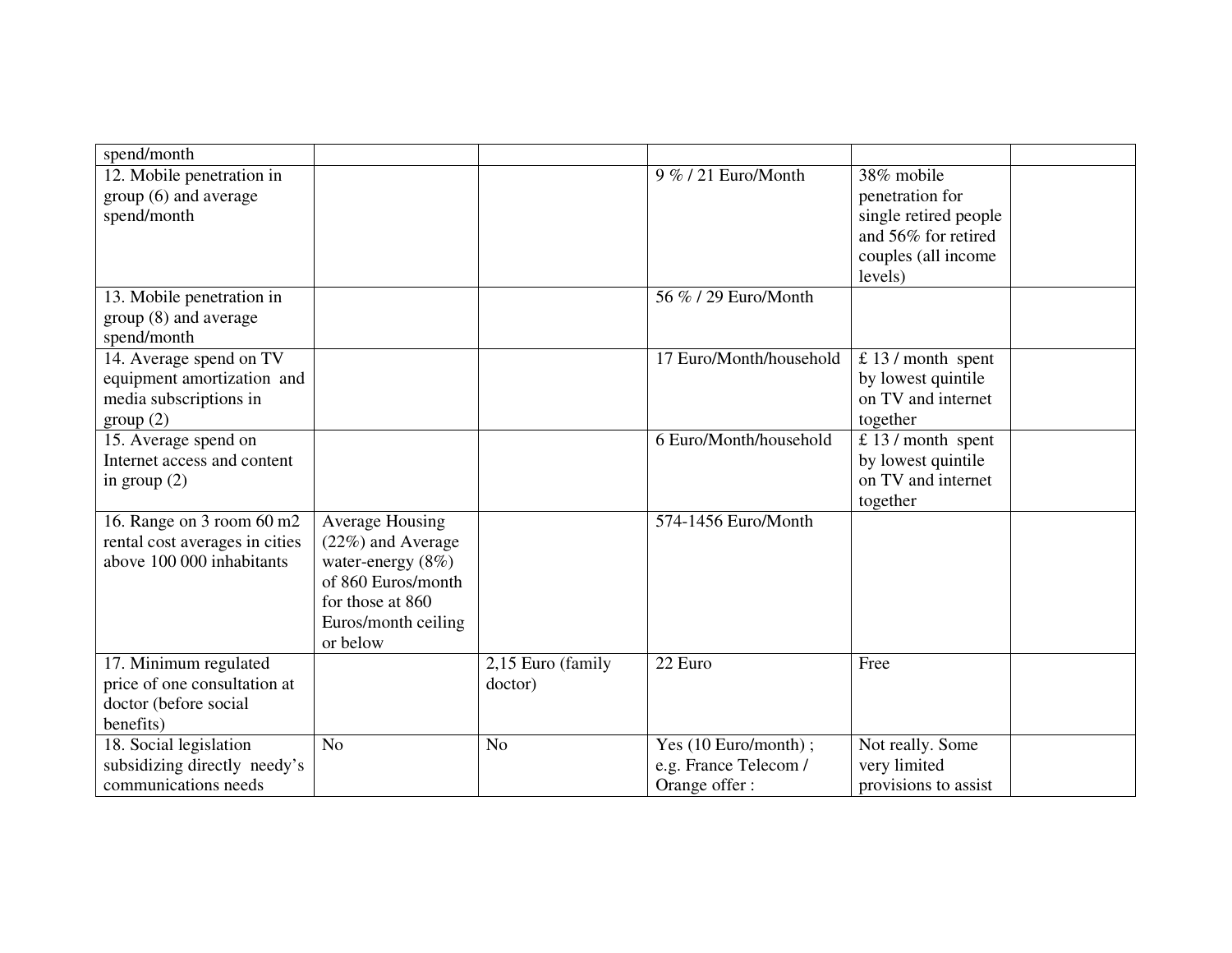| under specific conditions              |                      |               | " RSA special tariff plan", available in<br>Metropolitan France, includes 40 minutes<br>of calls to landlines and mobiles plus 40<br>SMS for €10 per month, without a<br>contract. It is available to all RSA<br>beneficiaries, whether or not they are<br>already Orange customers. This plan<br>allows unused minutes and SMS to be<br>carried forward.<br>Orange customers eligible for the "RSA<br>special tariff plan" but already under<br>contract can move onto this plan at no<br>cost and with no commitment.<br>Customers from other operators can<br>keep their existing mobile number.<br>Orange is also selling a range of cheap<br>mobile phones in its stores starting from<br>€39.<br>RSA beneficiaries only can either buy<br>second-hand handsets from €10 or<br>benefit from the offer without buying a<br>mobile" Orange already offers several<br>benefits to promote spending power in<br>France:<br>unlimited SMS service or 10%<br>reduction on some offers for young<br>people under 26 years old;<br>10% reduction on "initial" fixed rate<br>packages for those over 60 years old;<br>20% reduction on the "click" offer for<br>jobseekers and large families.<br>Furthermore, a $€20$ social triple play offer<br>(telephone, TV and broadband Internet)<br>is being prepared. | chronically sick and<br>disabled people to<br>have phones where<br>needed. |               |
|----------------------------------------|----------------------|---------------|-------------------------------------------------------------------------------------------------------------------------------------------------------------------------------------------------------------------------------------------------------------------------------------------------------------------------------------------------------------------------------------------------------------------------------------------------------------------------------------------------------------------------------------------------------------------------------------------------------------------------------------------------------------------------------------------------------------------------------------------------------------------------------------------------------------------------------------------------------------------------------------------------------------------------------------------------------------------------------------------------------------------------------------------------------------------------------------------------------------------------------------------------------------------------------------------------------------------------------------------------------------------------------------------------------------|----------------------------------------------------------------------------|---------------|
| 19. Regulations for                    | Fixed: Yes           | Fixed: No     | Fixed: Yes                                                                                                                                                                                                                                                                                                                                                                                                                                                                                                                                                                                                                                                                                                                                                                                                                                                                                                                                                                                                                                                                                                                                                                                                                                                                                                  | Fixed: Yes                                                                 | Fixed: No     |
| Universal service                      | Mobile: No           | Mobile: No    | Mobile: No                                                                                                                                                                                                                                                                                                                                                                                                                                                                                                                                                                                                                                                                                                                                                                                                                                                                                                                                                                                                                                                                                                                                                                                                                                                                                                  | Mobile: No                                                                 | Mobile: No    |
| provisioning by operators              | Internet : No        | Internet : No | Internet : No                                                                                                                                                                                                                                                                                                                                                                                                                                                                                                                                                                                                                                                                                                                                                                                                                                                                                                                                                                                                                                                                                                                                                                                                                                                                                               | Internet : No                                                              | Internet : No |
| but with no user subsidies;            |                      |               |                                                                                                                                                                                                                                                                                                                                                                                                                                                                                                                                                                                                                                                                                                                                                                                                                                                                                                                                                                                                                                                                                                                                                                                                                                                                                                             |                                                                            |               |
| difference fixed /mobile /<br>internet |                      |               |                                                                                                                                                                                                                                                                                                                                                                                                                                                                                                                                                                                                                                                                                                                                                                                                                                                                                                                                                                                                                                                                                                                                                                                                                                                                                                             |                                                                            |               |
| 20. Personal insolvency rate           | 30 % of persons      | 905 processes | Approx 250 000 processes                                                                                                                                                                                                                                                                                                                                                                                                                                                                                                                                                                                                                                                                                                                                                                                                                                                                                                                                                                                                                                                                                                                                                                                                                                                                                    |                                                                            |               |
| in total population for non-           | with low income had  |               | $(0,15 \% \text{ of working})$                                                                                                                                                                                                                                                                                                                                                                                                                                                                                                                                                                                                                                                                                                                                                                                                                                                                                                                                                                                                                                                                                                                                                                                                                                                                              |                                                                            |               |
| business reasons (Court                | negative net assets; |               | population)                                                                                                                                                                                                                                                                                                                                                                                                                                                                                                                                                                                                                                                                                                                                                                                                                                                                                                                                                                                                                                                                                                                                                                                                                                                                                                 |                                                                            |               |
| decisions)                             | 14 $%$ had non       |               |                                                                                                                                                                                                                                                                                                                                                                                                                                                                                                                                                                                                                                                                                                                                                                                                                                                                                                                                                                                                                                                                                                                                                                                                                                                                                                             |                                                                            |               |
|                                        | judicial delays in   |               |                                                                                                                                                                                                                                                                                                                                                                                                                                                                                                                                                                                                                                                                                                                                                                                                                                                                                                                                                                                                                                                                                                                                                                                                                                                                                                             |                                                                            |               |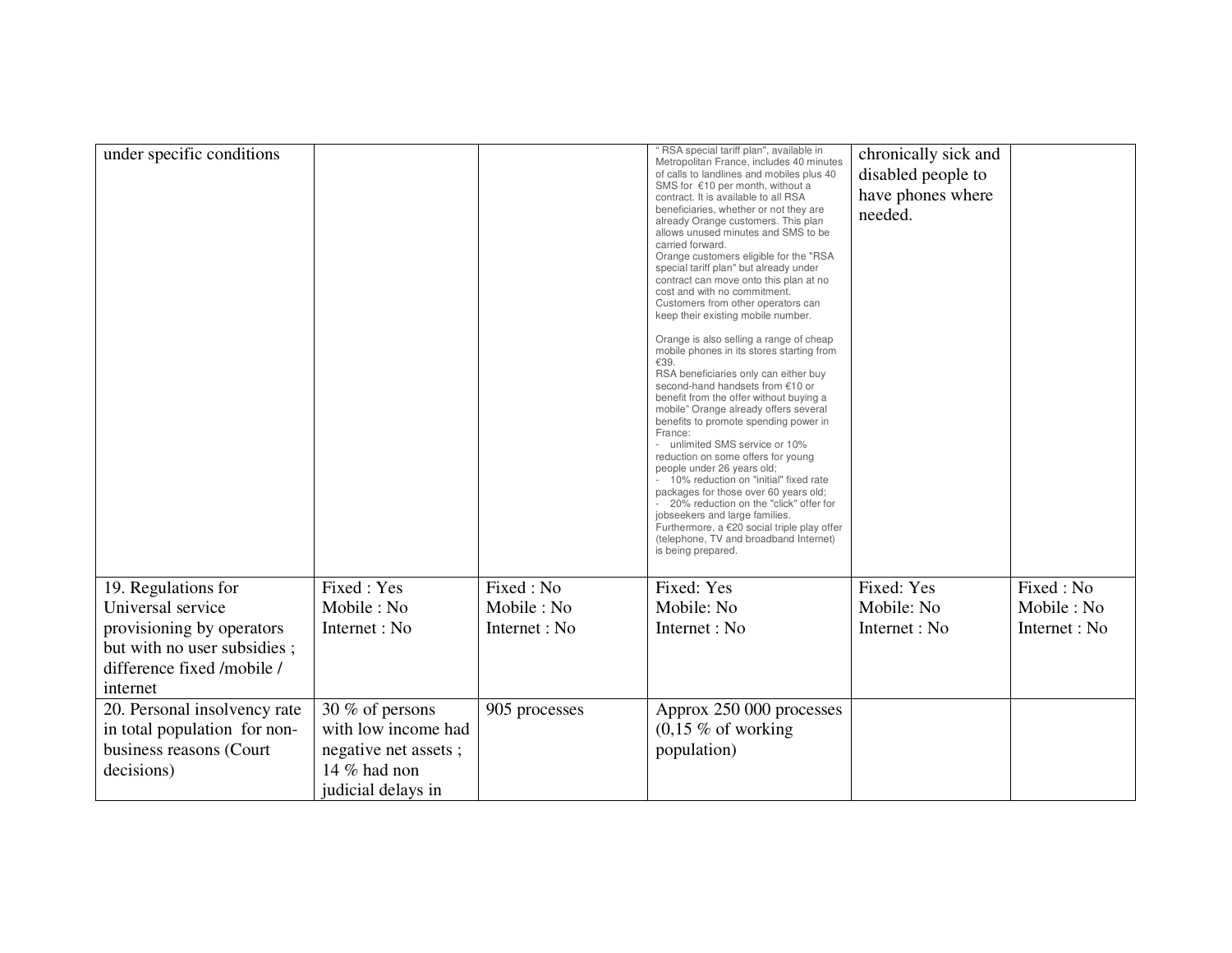| payment of loans;              |  |
|--------------------------------|--|
| 000<br>1 <sub>c</sub><br>legal |  |
| -insol<br>vencies              |  |

## **3. THE NEEDY'S PURCHASING POWER IN MOBILE MINUTES, or THE "MOBILE COMMUNICATIONS DIVIDE"**

As an attempt to compare with one single indicator, the affordability for mobile communications across countries, L-F Pau presented at the COST 605 workshop in November 2008 in Lisbon the following:

"A poor's purchasing power parity (PPP) in wireless minutes per month "

 Defined as the ratio of UN purchasing power (in say USD) , multiplied by 0,6 to reflect the normal definition of the poverty limit , divided by the average price (in say USD) of one wireless voice minute (fully loaded to caller) as established by the national regulator . It tells, in simpler words, how many minutes of wireless voice a poor would get per month if all is purchasing income that month was spent on talking over a public wireless operator. Despite its "crudeness" this is a very "telling" indicator, useful in highlighting differences, progress or convergence, and for which the underlying data validity cannot be questioned significantly. The table below, presented in Lisbon, gives 2006 data for 6 countries of which two EU countries addressed in detail in Section 2. above; it shows on just such a small sample a range of values from 202 minutes / month in Tanzania to 17 096 minutes / month in France.

|         | COUNTRY POVERTY INDICATORS (IMF                                                                                 | <b>MOBILE TARIFF 2006</b>                | A POOR's 2006 PPP MOBILE |
|---------|-----------------------------------------------------------------------------------------------------------------|------------------------------------------|--------------------------|
|         | www.undata.org, 2006)                                                                                           | www.erg.eu.int, Tarifica, Intelecon      | MINUTES/month** (2006)   |
|         |                                                                                                                 |                                          | exchange rates)          |
| Mexico  | -GDP PPP $14120$ \$/y                                                                                           | $-0,49$ \$/min                           | 1440                     |
|         | -2 nd Poorest quarter 92 $\gamma$ mo (30,9 %                                                                    | -Entry barrier $32$ \$ + min. recharge 9 |                          |
|         | pop)                                                                                                            | \$/instance                              |                          |
|         | -Poorest quarter $32 \frac{\text{}{\degree}}$ mo $(34.6 \frac{\text{%}}{\text{6}} \frac{\text{p}}{\text{opp}})$ |                                          |                          |
| Marocco | -GDP PPP 2400 $\frac{f}{f}$                                                                                     | $-0,14$ \$/min                           | 857                      |
|         | 21 % of pop under poverty line                                                                                  | -Average                                 |                          |
|         |                                                                                                                 | -Prepaid 96 $%$                          |                          |
| Georgia | -GDP PPP 4400 \$/y (GDP 1870 Euros) 0,14 Eur/min                                                                |                                          | 2095                     |
|         | -3 Euros/month pensions for isolated                                                                            |                                          |                          |
|         | seniors                                                                                                         |                                          |                          |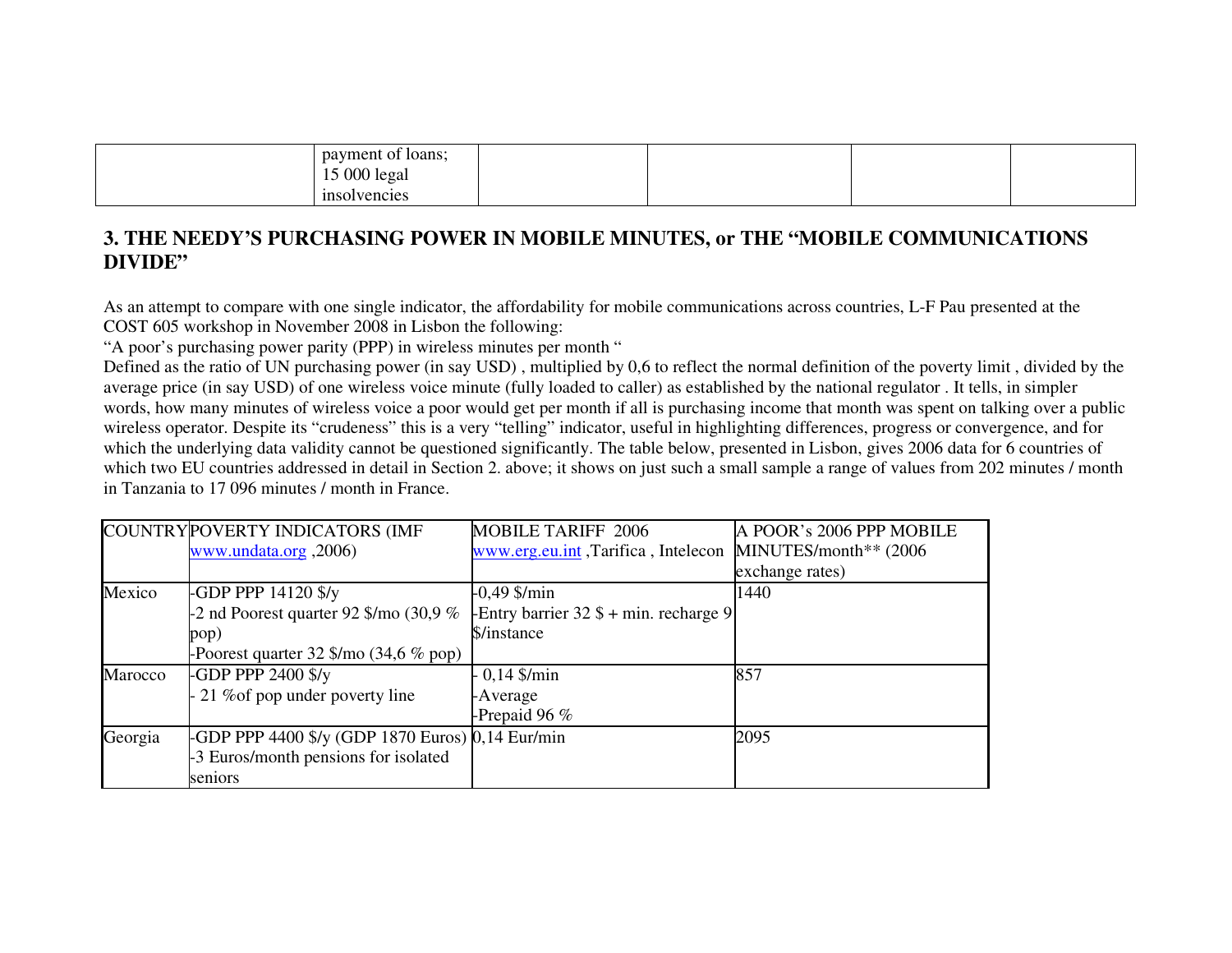| Tanzania | $-$ GDP PPP 1256 \$/y                                                  | $0,31$ \$/min                 | 202   |
|----------|------------------------------------------------------------------------|-------------------------------|-------|
|          |                                                                        | $-50$ USD handset = 1 year of |       |
|          |                                                                        | savings                       |       |
| Portugal | <b>-GDP PPP 21779 \$/y</b>                                             | ERG average 0,1319 Euro/min   | 8255  |
| France   | -GDP PPP 33509 \$/y                                                    | ERG average 0,0980 Euro/min   | 17096 |
|          | $-7.9$ M poor (INSEE, or 13,6 % of pop) $-550000$ households have no   |                               |       |
|          | $\approx$ 882 Eur/mo, 2006), highest in towns possible Internet access |                               |       |
|          | of $> 20000$                                                           |                               |       |
|          | -100 000 homeless (Fond Abbé Pierre)                                   |                               |       |

### **SOME SOURCES** :

-**Denmark** : National forskningscenter for velfaerd www.sfi.dk

-European regulator's group www.erg.eu.int

-**France** : French regulator ARCEP www.arcep.fr ;Fondation Abbé Pierre http://www.fondation-abbe-pierre.fr/ ; Fondation de France http://www.fdf.org/; Petits frères des pauvres http://www.petitsfreres.asso.fr/accueil.php; INSEE www.insee.fr, Observatoire national de la pauvreté et de l'exclusion sociale (ONPES) http://www.travail-solidarite.gouv.fr/web/observatoire-national-pauvrete-exclusion-sociale/ ; Ministère de l'emploi et de la solidarité http://www.interieur.gouv.fr/misill/sections/liens/ministere-emploi-solidarite/view ; France Telecom social tariff ,

 https://mail.cbs.dk/owa/redir.aspx?C=1764e4cfeb8d435eb1893fc864ebb986&URL=http%3a%2f%2fwww.francetelecom.com%2fen\_EN%2fpress%2fpress\_releases%2fcp090512en.jsp; Handicap International http://www.handicap-international.fr/; French parlaments decision on social tariffs of 09 June 2008 : http://tf1.lci.fr/infos/economie/consommation/0,,3872867,00-vers-tarif-social-pour-plus-pauvres-.html and http://www.assemblee-nationale.fr/13/cr-delat/08-09/c0809002.asp and http://www.assemblee-nationale.fr/13/cra/2007-2008/187.asp;

-**Netherlands** : National Bureau of statistics http://www.cbs.nl/en-GB/menu/home/default.htm

-**Spain** : Telefonica social tariff : unemployed in Spain get a max. 20 Euro discount representing 50 % on their mobile or narrowband subscriptions/month, provided they have been clients for at least 6 months. The arrangement is called "teayudamos" and its expected uptake is expected to reach 500 000 people ;